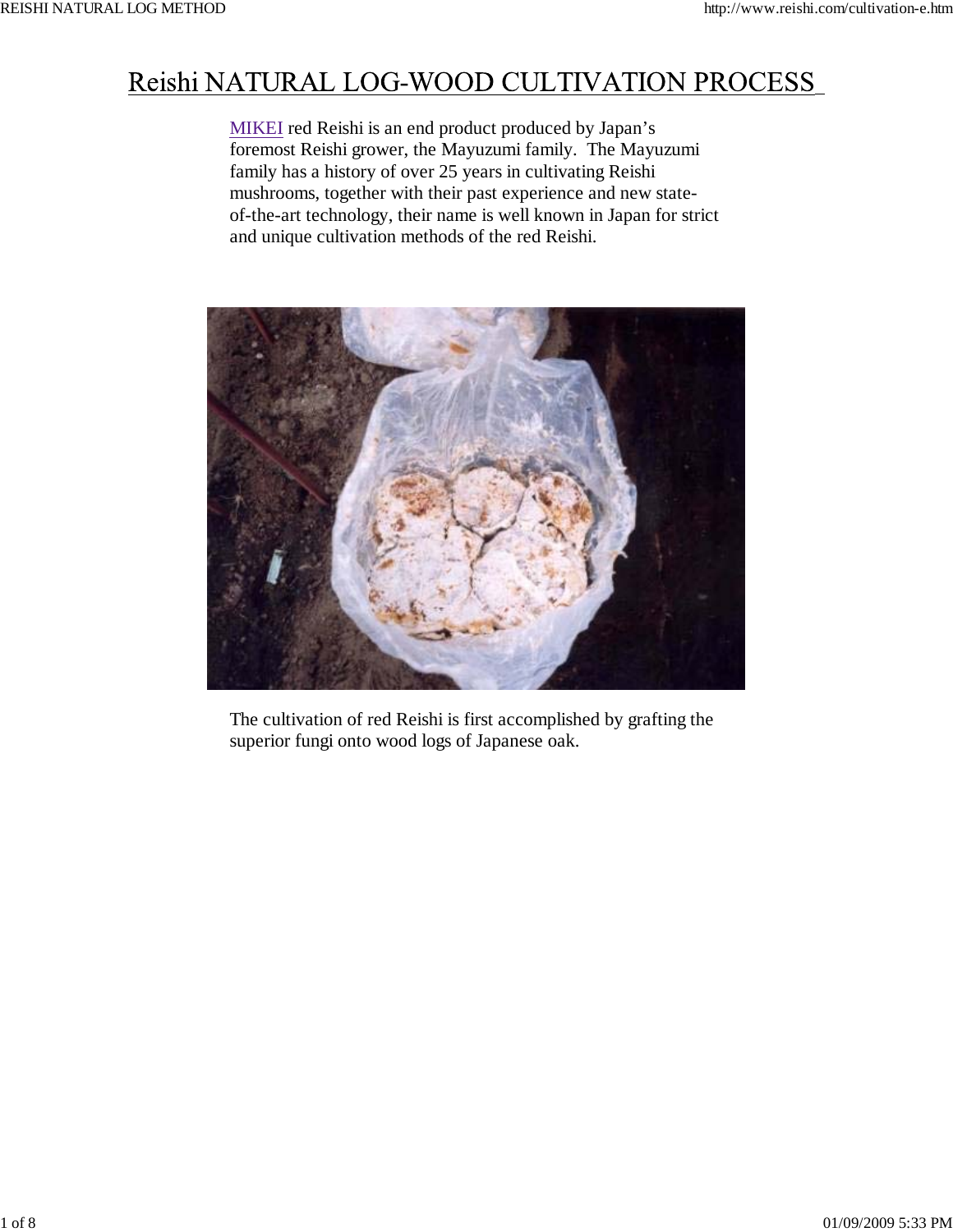

The wood logs are then placed in greenhouses with strictly controlled environmental factors.

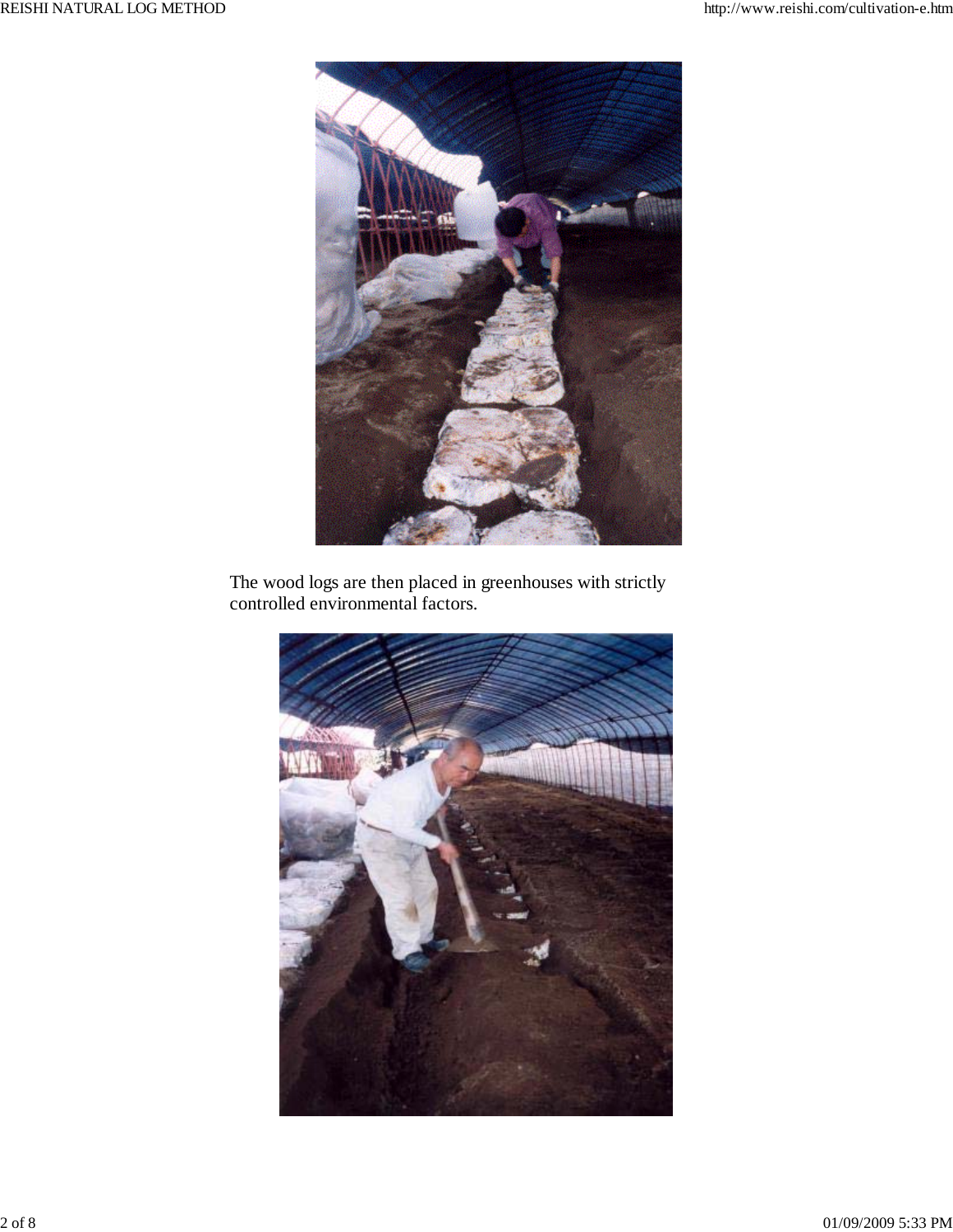

All wood logs are then covered with wood crumbs



Inside the greenhouse, irrigation system must be provided, and temperature and humidity constantly monitored. The room must be well ventilated and blocked from direct rays.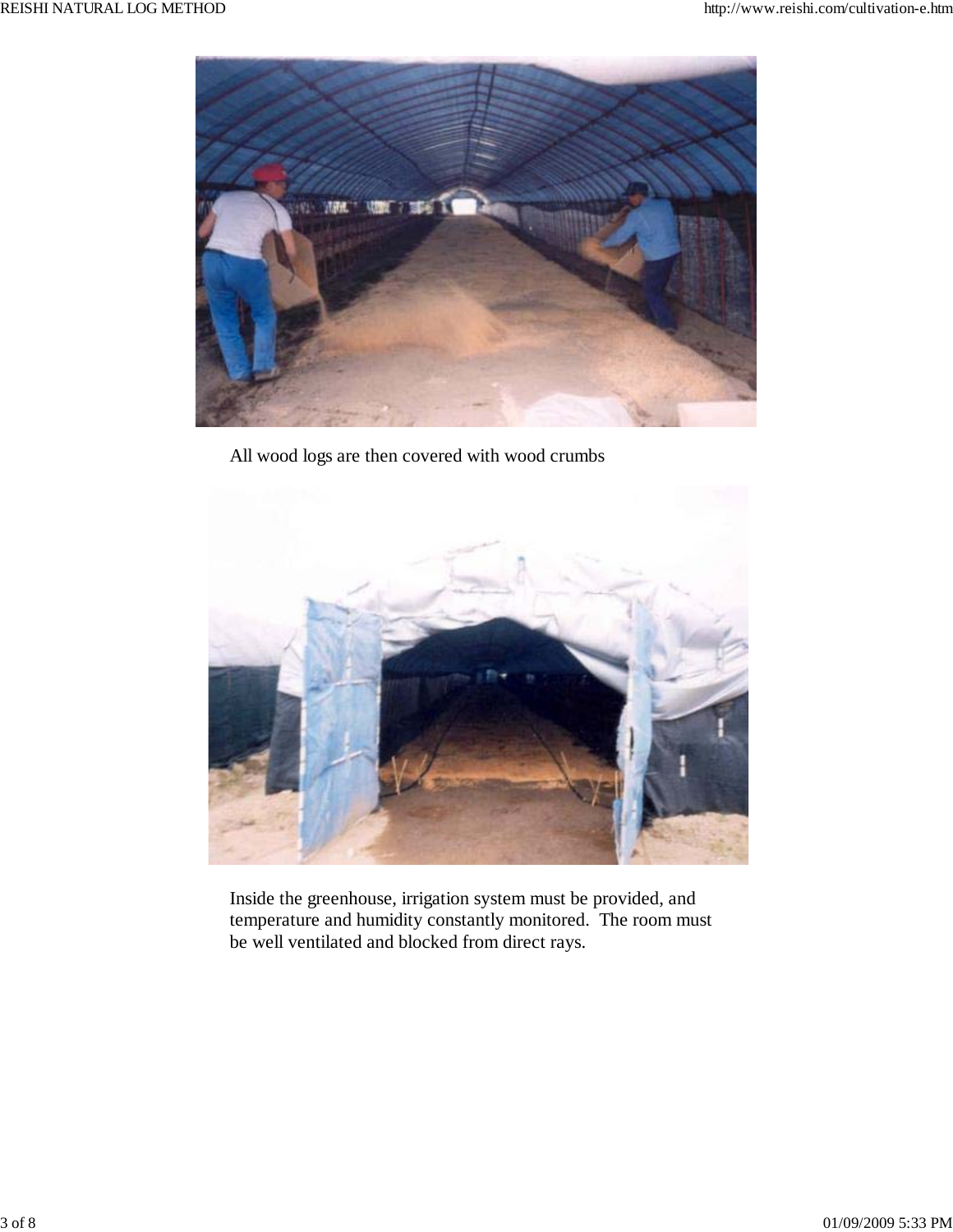

Reishi begins to flush and grows gradually, some weeds may sprout and vermins appear, but no agricultural chemicals are used. After weeding the house, vermins will disappear.

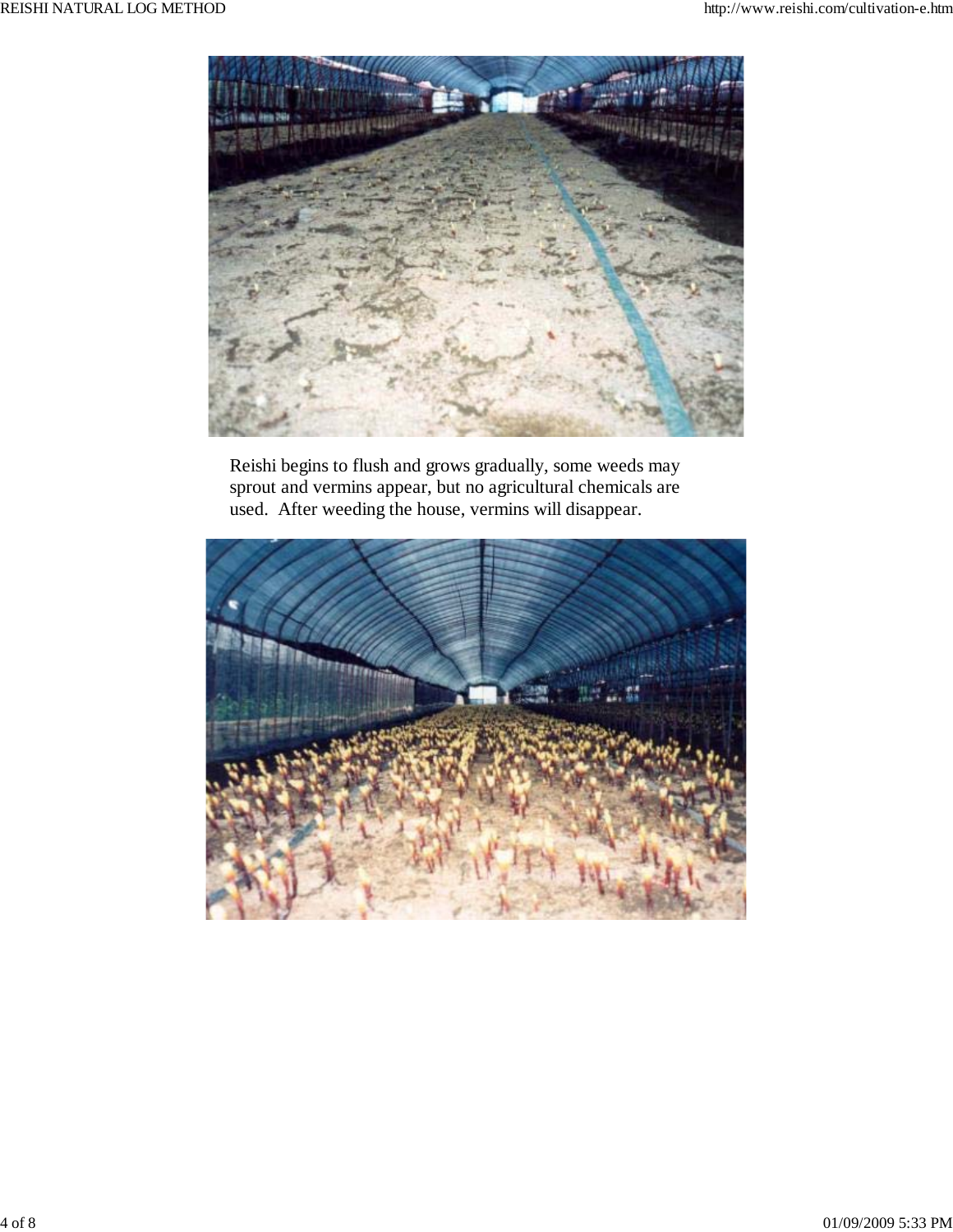

In the last stage of growth, spores break out from the down side of the pileus into the atmosphere and eventually settled and covered the ground with a reddish brown color.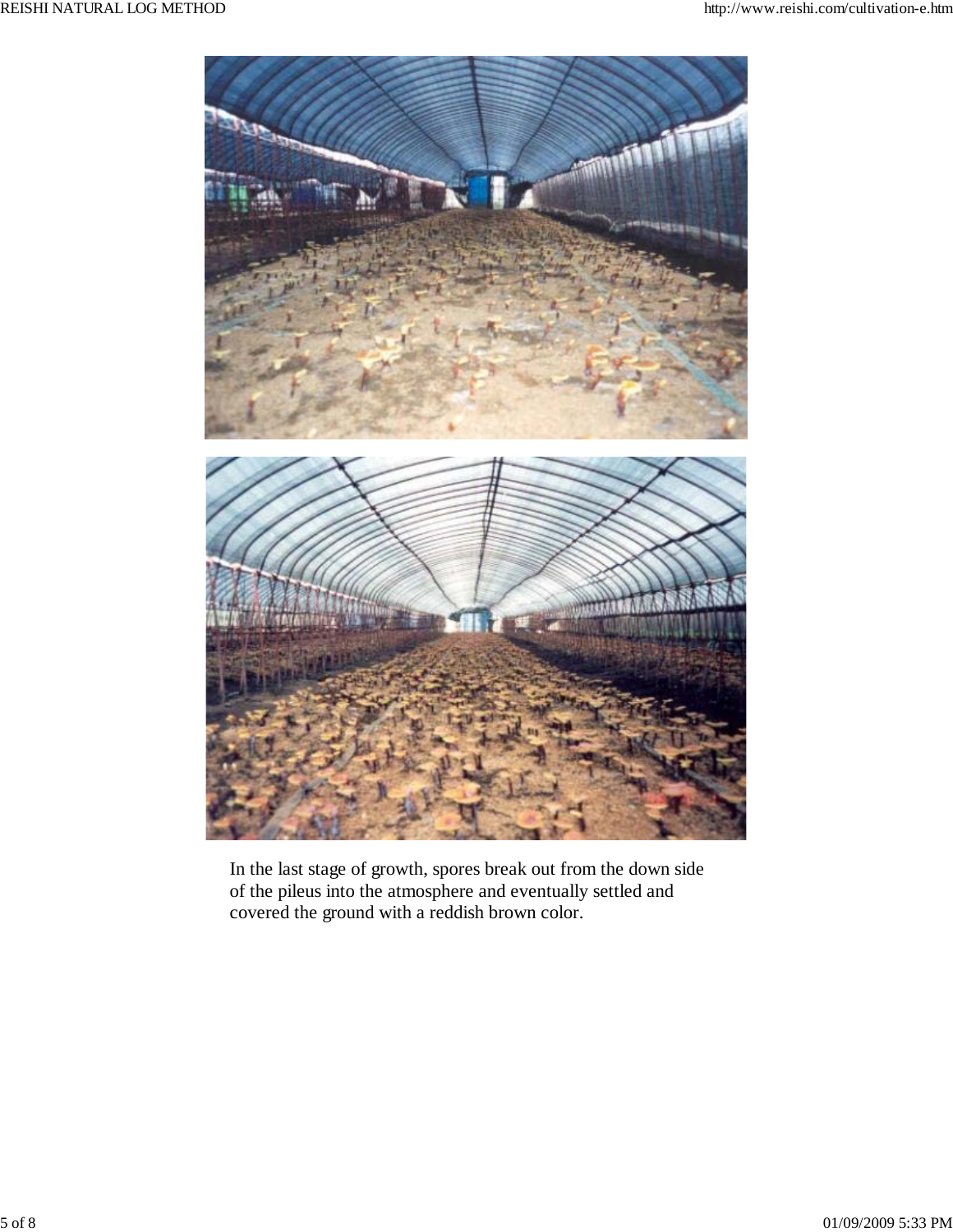

For the first week of the sporing condition, it is needed to continue to water the crop. Watering will be stopped after 10 days to keep the spore on the pileus, because the spore has similar nutritious ingredients.

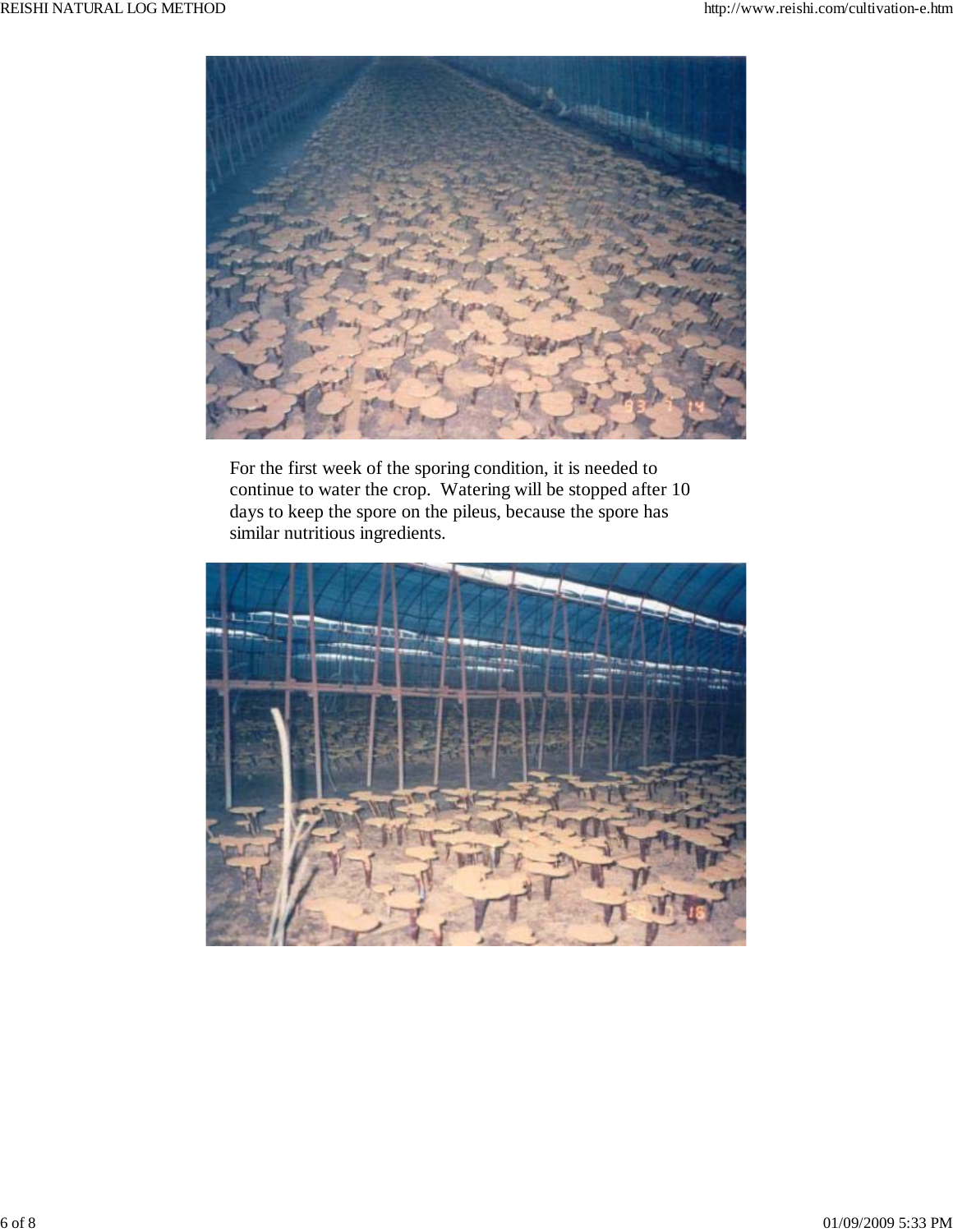